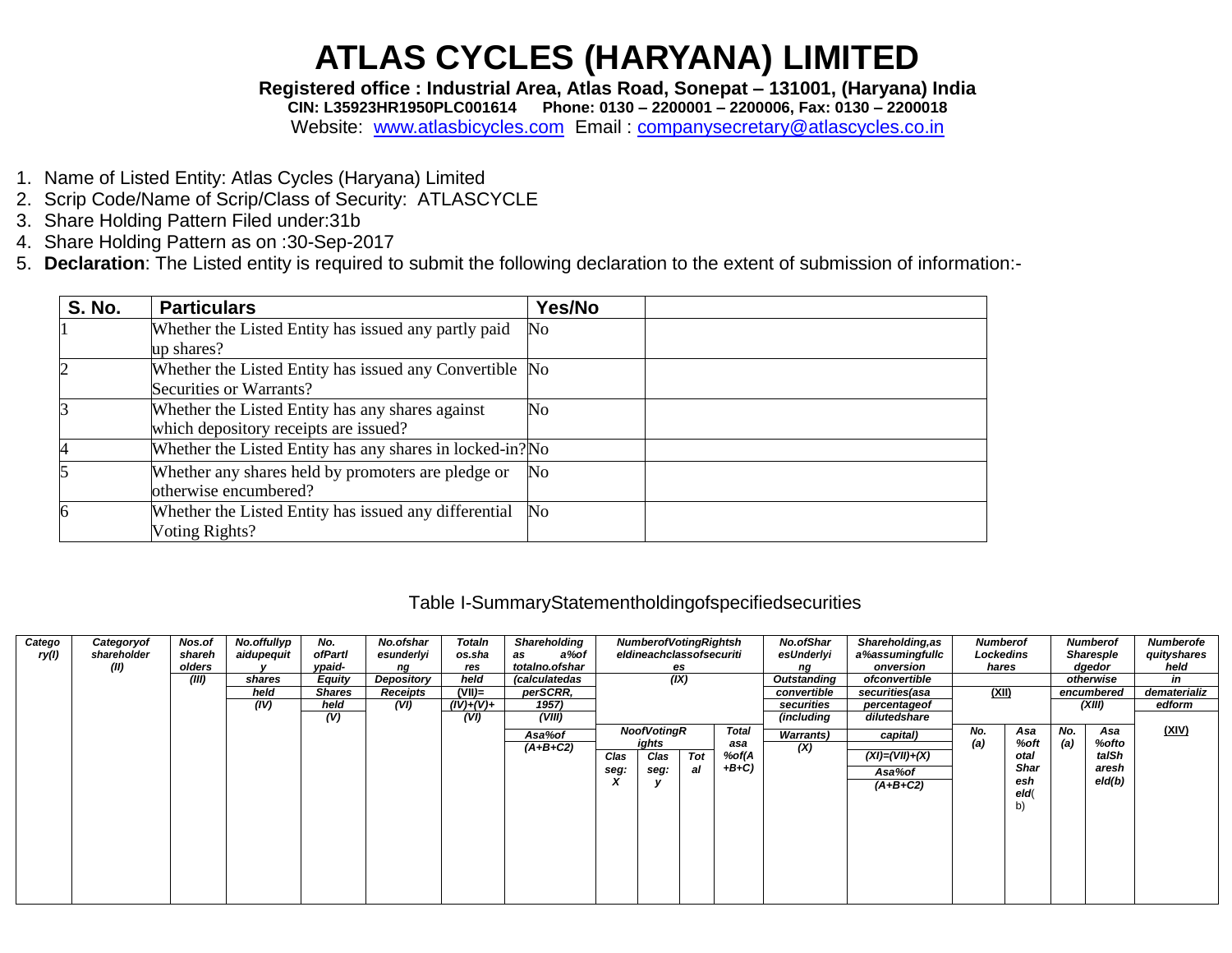**Registered office : Industrial Area, Atlas Road, Sonepat – 131001, (Haryana) India**

**CIN: L35923HR1950PLC001614 Phone: 0130 – 2200001 – 2200006, Fax: 0130 – 2200018**

| $\mathbf{A}$   | Promoter $& 35$<br>Promoter               | 1420065 0       |  | 142006 43.67  |      | 14200<br>065 | 006  | 142 43.67 0 | 43.67  | $\bf{0}$         | 0.00 |    |      | 1353838 |
|----------------|-------------------------------------------|-----------------|--|---------------|------|--------------|------|-------------|--------|------------------|------|----|------|---------|
|                | Group                                     |                 |  |               |      |              |      |             |        |                  |      |    |      |         |
| B              | Public                                    | 12736 1831854 0 |  | 183185 56.33  |      | 18310<br>854 | 185  | 183 56.33 0 | 56.33  | $\bf{0}$         | 0.00 |    |      | 1635438 |
| $\mathsf{C}$   | Non<br>Promoter-<br>Non Public            |                 |  |               | 0.00 | 0            |      | 0.00        | 0.00   | $\boldsymbol{0}$ | 0.00 | K) | 0.00 |         |
| C1             | <b>Shares</b><br>underlying<br><b>DRs</b> |                 |  |               | 0.00 |              |      | 0.00        | 0.00   |                  | 0.00 |    |      |         |
| C <sub>2</sub> | Shares held (<br>by<br>Employee<br>Trusts |                 |  |               | 0.00 |              |      | 0.00        | 0.00   |                  | 0.00 |    |      |         |
|                | Total                                     | 12771 3251919 0 |  | 325191 100.00 |      | 32510<br>919 | 1910 | 325 100.0 0 | 100.00 | <sup>0</sup>     | 0.00 |    |      | 2989276 |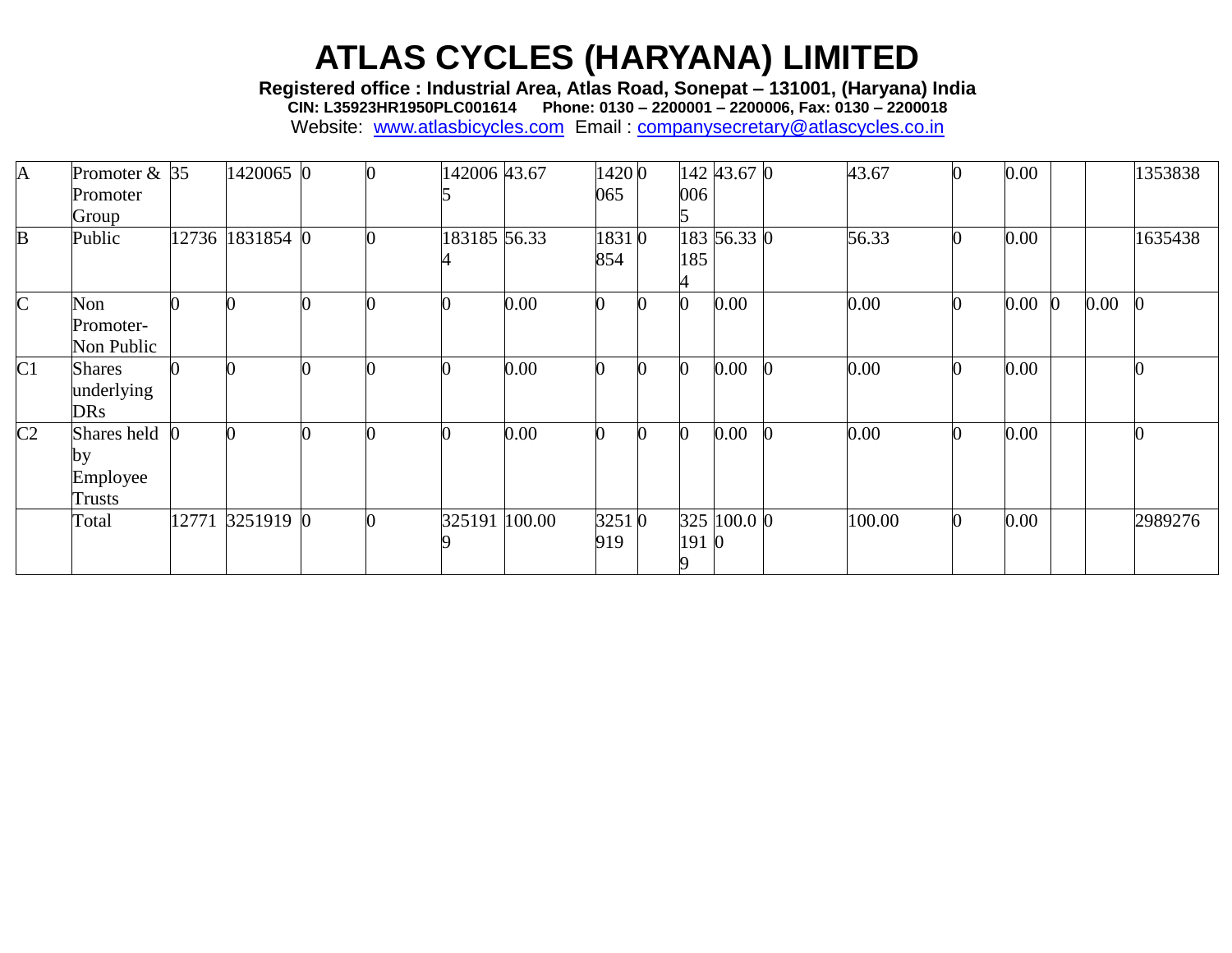Registered office : Industrial Area, Atlas Road, Sonepat - 131001, (Haryana) India<br>CIN: L35923HR1950PLC001614 Phone: 0130 - 2200001 - 2200006, Fax: 0130 - 2200018

Website: www.atlasbicycles.com Email: companysecretary@atlascycles.co.in

#### Table II- Statementshowing shareholdingpatternofthePromoterandPromoterGroup

|    | Category&Name             | PAN            | No.of  | No.of           | Partly                            | Nos.of                  | <b>Total</b>    | <b>Sharehol</b>     |                               | <b>NumberofVotingRightsheldin</b> |            |                | No.of                     | <b>Shareholdin</b>      | <b>Numberof</b> |             |     | <b>Numberof</b>      | <b>Numberof</b>    |
|----|---------------------------|----------------|--------|-----------------|-----------------------------------|-------------------------|-----------------|---------------------|-------------------------------|-----------------------------------|------------|----------------|---------------------------|-------------------------|-----------------|-------------|-----|----------------------|--------------------|
|    | ofthe                     | (II)           | shareh | fully           | paid-up                           | shares                  | nos.            | $\overline{diag\%}$ | eachclassofsecurities<br>(IX) |                                   |            |                | <b>Shares</b>             | $g$ , as a%             | Lockedin        |             |     | <b>Shares</b>        | equity             |
|    | <b>Shareholders</b>       |                | older  | paid            | equity                            | underlying              | shares          | calculate           |                               |                                   |            |                | <b>Underlying</b>         | assuming                |                 | shares      |     | pledgedor            | sharesheld         |
|    | $\overline{\textbf{(l)}}$ |                | (III)  | up              | shares                            | <b>Depository</b>       | held<br>$(VII=$ | das per             |                               |                                   |            |                | <b>Outstanding</b>        | full                    |                 | (XII)       |     | otherwise            | in<br>dematerializ |
|    |                           |                |        | equity<br>share | held<br>$\overline{(\mathsf{V})}$ | <b>Receipts</b><br>(VI) | $IV+V+VI$       | SCRR,<br>1957       |                               |                                   |            |                | convertible<br>securities | conversion<br>of        |                 |             |     | encumbered<br>(XIII) | edform             |
|    |                           |                |        | sheld           |                                   |                         |                 |                     |                               | <b>NoofVotingRights</b>           |            | <b>Totalas</b> | (including                | convertible             | No.             | Asa         | No. | Asa                  | (XIV)              |
|    |                           |                |        | (IV)            |                                   |                         |                 | Asa%of              |                               |                                   |            | a%ofTo         | <b>Warrants</b> )         | securities(             | (a)             | %oft        | (a) | %ofto                |                    |
|    |                           |                |        |                 |                                   |                         |                 | $(A+B+C2)$          |                               |                                   |            | talVotin       | $\overline{(\mathsf{X})}$ | asa                     |                 | otal        |     | talsha               |                    |
|    |                           |                |        |                 |                                   |                         |                 | (VIII)              | <b>Class</b>                  | <b>Class</b>                      | <b>Tot</b> | grights        |                           | percentage<br>ofdiluted |                 | <b>Shar</b> |     | reshe                |                    |
|    |                           |                |        |                 |                                   |                         |                 |                     | x                             | Y                                 | al         |                |                           | share                   |                 | esh<br>eld( |     | ld(b)                |                    |
|    |                           |                |        |                 |                                   |                         |                 |                     |                               |                                   |            |                |                           | capital)                |                 | b)          |     |                      |                    |
|    |                           |                |        |                 |                                   |                         |                 |                     |                               |                                   |            |                |                           | $(XI)=$                 |                 |             |     |                      |                    |
|    |                           |                |        |                 |                                   |                         |                 |                     |                               |                                   |            |                |                           | (VII)+(X)asa            |                 |             |     |                      |                    |
|    |                           |                |        |                 |                                   |                         |                 |                     |                               |                                   |            |                |                           | $%$ of<br>$A+B+C2$      |                 |             |     |                      |                    |
|    |                           |                |        |                 |                                   |                         |                 |                     |                               |                                   |            |                |                           |                         |                 |             |     |                      |                    |
|    | Indian                    |                |        |                 |                                   |                         |                 | 0.00                |                               |                                   |            | 0.00           |                           | 0.00                    |                 | 0.00        |     |                      |                    |
| ła | Individuals/Hi            |                | 31     | 825840          |                                   |                         | 825840 25.40    |                     | 825840                        |                                   | 825        | 25.40          |                           | 25.40                   | ∩               | 0.00        |     |                      | 763201             |
|    |                           |                |        |                 |                                   |                         |                 |                     |                               |                                   |            |                |                           |                         |                 |             |     |                      |                    |
|    | ndu undivided             |                |        |                 |                                   |                         |                 |                     |                               |                                   | 840        |                |                           |                         |                 |             |     |                      |                    |
|    | Family                    |                |        |                 |                                   |                         |                 |                     |                               |                                   |            |                |                           |                         |                 |             |     |                      |                    |
|    | <b>GIRISH</b>             | AAA            |        | 184650          |                                   |                         | 18465           | 0.57                | 184650                        |                                   |            | 184 0.57       |                           | 0.57                    | O.              | 0.00        |     |                      | 18465              |
|    |                           |                |        |                 |                                   |                         |                 |                     |                               |                                   |            |                |                           |                         |                 |             |     |                      |                    |
|    | <b>KAPUR HUF HG24</b>     |                |        |                 |                                   |                         |                 |                     |                               |                                   | 65         |                |                           |                         |                 |             |     |                      |                    |
|    |                           | 39M            |        |                 |                                   |                         |                 |                     |                               |                                   |            |                |                           |                         |                 |             |     |                      |                    |
|    | <b>BIMLA</b>              | <b>AAIP</b>    |        | 3000            |                                   |                         | 3000            | 0.09                | 3000                          |                                   |            | 300 0.09       |                           | 0.09                    | O.              | 0.00        |     |                      |                    |
|    |                           |                |        |                 |                                   |                         |                 |                     |                               |                                   |            |                |                           |                         |                 |             |     |                      |                    |
|    | <b>KAPUR</b>              | K992           |        |                 |                                   |                         |                 |                     |                               |                                   |            |                |                           |                         |                 |             |     |                      |                    |
|    |                           | 1A             |        |                 |                                   |                         |                 |                     |                               |                                   |            |                |                           |                         |                 |             |     |                      |                    |
|    |                           |                |        |                 | $\Omega$                          |                         |                 |                     |                               |                                   |            | 359 0.11       |                           |                         |                 |             |     |                      |                    |
|    | <b>BIMLA</b>              | <b>AAIP</b>    |        | 3594            |                                   |                         | 3594            | 0.11                | 3594                          |                                   |            |                |                           | 0.11                    | 0               | 0.00        |     |                      |                    |
|    | <b>KAPUR</b>              | K992           |        |                 |                                   |                         |                 |                     |                               |                                   |            |                |                           |                         |                 |             |     |                      |                    |
|    |                           | 1A             |        |                 |                                   |                         |                 |                     |                               |                                   |            |                |                           |                         |                 |             |     |                      |                    |
|    |                           |                |        |                 |                                   |                         |                 |                     |                               |                                   |            |                |                           |                         |                 |             |     |                      |                    |
|    | <b>ABHINAV</b>            | AMF            |        | 243500          |                                   |                         | 24350           | 0.75                | 243500                        |                                   | 243        | 0.75           |                           | 0.75                    | 0               | 0.00        |     |                      | 24350              |
|    | <b>KAPUR</b>              | <b>PK90</b>    |        |                 |                                   |                         |                 |                     |                               |                                   | 50         |                |                           |                         |                 |             |     |                      |                    |
|    |                           |                |        |                 |                                   |                         |                 |                     |                               |                                   |            |                |                           |                         |                 |             |     |                      |                    |
|    |                           | 91A            |        |                 |                                   |                         |                 |                     |                               |                                   |            |                |                           |                         |                 |             |     |                      |                    |
|    | <b>RISHAV</b>             | <b>AFNP</b>    |        | 128290          |                                   |                         | 12829           | 0.39                | 128290                        |                                   | 128        | 0.39           |                           | 0.39                    | $\Omega$        | 0.00        |     |                      | 12829              |
|    | <b>KAPUR</b>              | K293           |        |                 |                                   |                         |                 |                     |                               |                                   | 29         |                |                           |                         |                 |             |     |                      |                    |
|    |                           |                |        |                 |                                   |                         |                 |                     |                               |                                   |            |                |                           |                         |                 |             |     |                      |                    |
|    |                           | H <sub>0</sub> |        |                 |                                   |                         |                 |                     |                               |                                   |            |                |                           |                         |                 |             |     |                      |                    |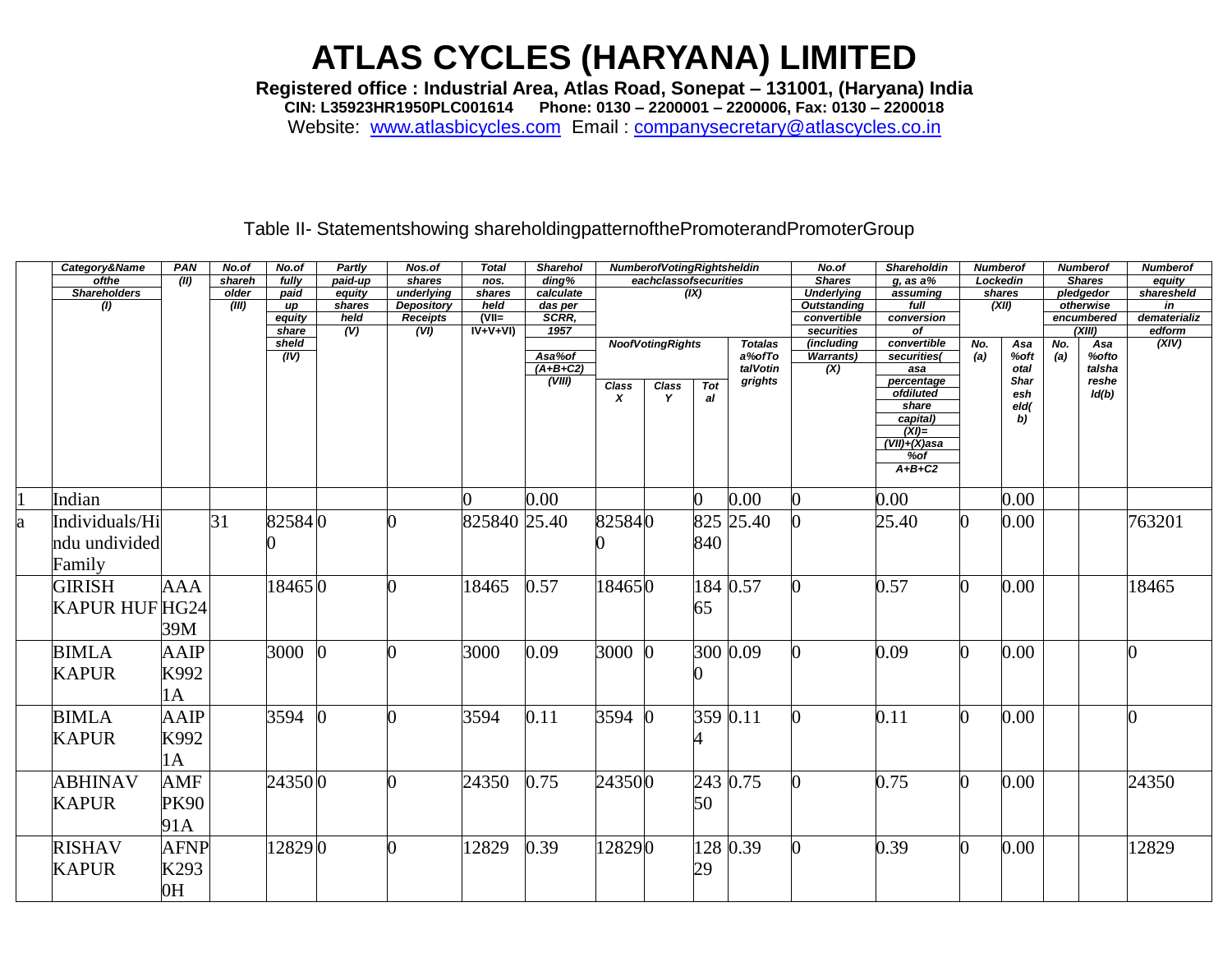**Registered office : Industrial Area, Atlas Road, Sonepat – 131001, (Haryana) India**

**CIN: L35923HR1950PLC001614 Phone: 0130 – 2200001 – 2200006, Fax: 0130 – 2200018**

| <b>VIKRAM</b><br>KAPUR HUF HV34                 | <b>AAA</b><br>40D                | 206600      | 0        | 20660       | 0.64 | 206600              | 60  | 206 0.64   | 0.64 | 0.00 | 20660  |
|-------------------------------------------------|----------------------------------|-------------|----------|-------------|------|---------------------|-----|------------|------|------|--------|
| <b>RADHIKA</b><br><b>GIRISH</b><br><b>KAPUR</b> | <b>AFFP</b><br>K569<br>6G        | 606170      |          | 60617       | 1.86 | 606170              | 17  | 606 1.86   | 1.86 | 0.00 | 60617  |
| <b>VIKRAM</b><br><b>KAPUR</b>                   | <b>AAFP</b><br>K788<br>5C        | 455340      |          | 45534       | 1.40 | 455340              | 34  | 455 $1.40$ | 1.40 | 0.00 | 45534  |
| <b>MADHVI</b><br>MALHOTRAM228                   | <b>AFGP</b><br>0 <sub>M</sub>    | 109160      | ∩        | 10916       | 0.34 | 109160              | 16  | 109 0.34   | 0.34 | 0.00 | 10916  |
| <b>ANGAD</b><br><b>KAPUR</b>                    | AAE<br><b>PK76</b><br>10A        | 259000      |          | 25900       | 0.80 | 259000              | 00  | 259 0.80   | 0.80 | 0.00 | 25900  |
| <b>RAJIV</b><br>KAPUR HUF HR62                  | <b>AAA</b><br>02B                | 472190      |          | 47219       | 1.45 | 472190              | 19  | 472 1.45   | 1.45 | 0.00 | 47219  |
| <b>GAUTAM</b><br><b>KAPUR</b>                   | <b>AAFP</b><br>K788<br>2F        | 129500<br>4 |          | 129504 3.98 |      | 129500              | 504 | 129 3.98   | 3.98 | 0.00 | 129504 |
| <b>SALIL</b><br><b>KAPUR</b>                    | <b>AAN</b><br><b>PK79</b><br>33K | 266         | ∩        | 266         | 0.01 | 266<br><sup>o</sup> |     | 266 0.01   | 0.01 | 0.00 | 266    |
| <b>BIMLA</b><br><b>KAPUR</b>                    | <b>AAIP</b><br>K992<br>1A        | 6458        |          | 6458        | 0.20 | 6458 0              | 8   | 645 0.20   | 0.20 | 0.00 | O.     |
| <b>SAKSHI</b><br><b>KAPUR</b>                   | <b>ANT</b><br><b>PK03</b><br>79A | 6730        | Ю        | 6730        | 0.21 | 6730 0              |     | 673 0.21   | 0.21 | 0.00 | 6730   |
| <b>JAI DEV</b><br><b>KAPUR</b>                  | <b>AAA</b><br>HJ30<br>77J        | 174420      |          | 17442       | 0.54 | 174420              | 42  | 174 0.54   | 0.54 | 0.00 | 17442  |
| <b>NEELY</b>                                    | AGD                              | 162         | $\Omega$ | 162         | 0.00 | 162<br>$\Omega$     |     | 162 0.00   | 0.00 | 0.00 | 162    |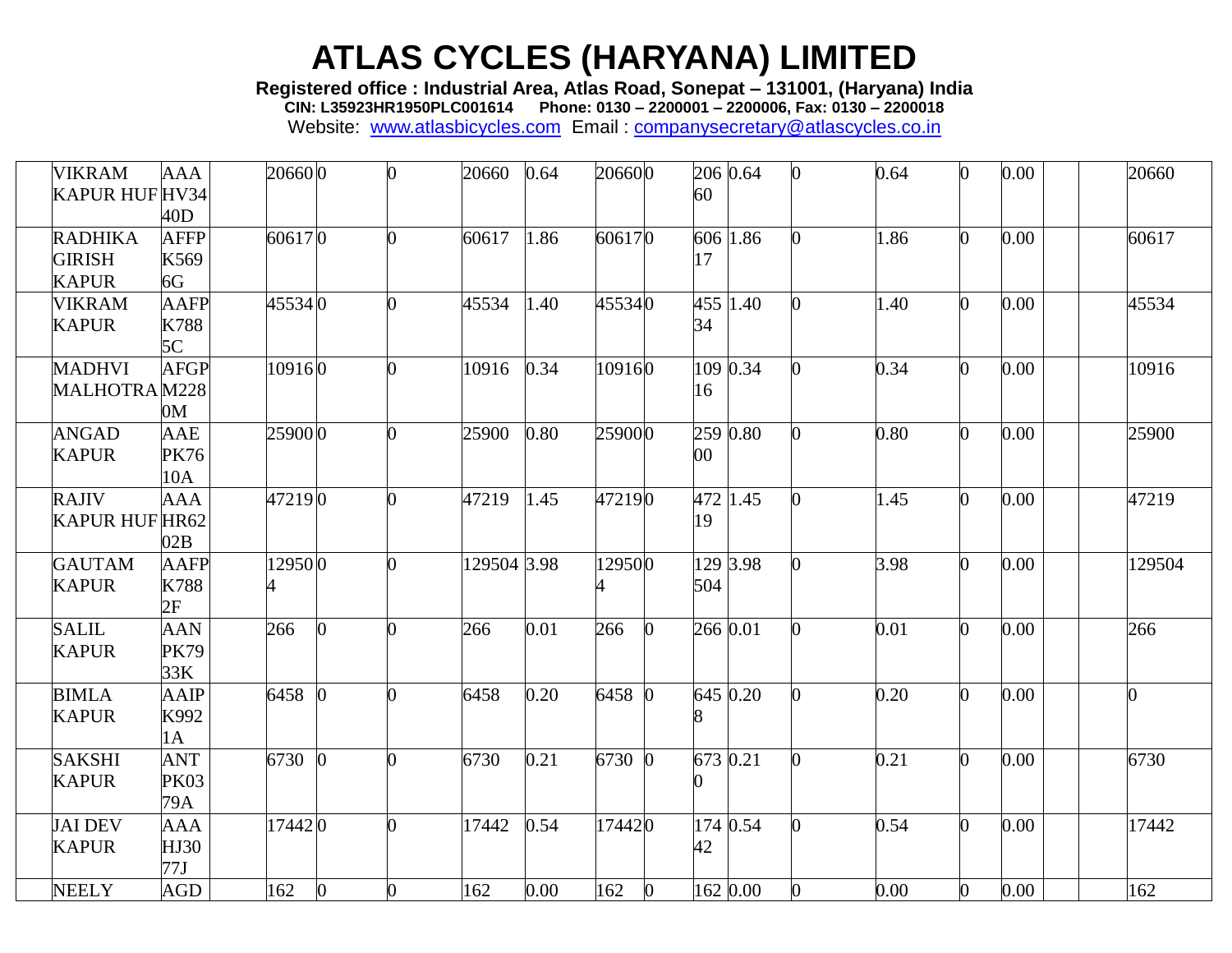**Registered office : Industrial Area, Atlas Road, Sonepat – 131001, (Haryana) India**

**CIN: L35923HR1950PLC001614 Phone: 0130 – 2200001 – 2200006, Fax: 0130 – 2200018**

| <b>KAPUR</b>                                          | <b>PK33</b><br>41F               |        |          |       |      |        |              |           |          |                |      |                |      |                |       |
|-------------------------------------------------------|----------------------------------|--------|----------|-------|------|--------|--------------|-----------|----------|----------------|------|----------------|------|----------------|-------|
| <b>RAHUL</b><br><b>KAPUR</b>                          | <b>AKPP</b><br>K380<br>6P        | 128280 | 0        | 12828 | 0.39 | 128280 |              | 28        | 128 0.39 | $\Omega$       | 0.39 | O.             | 0.00 |                | 12828 |
| <b>RAJIV</b><br><b>KAPUR</b>                          | <b>AAFP</b><br>K788<br>3E        | 431450 | O        | 43145 | 1.33 | 431450 |              | 431<br>45 | 1.33     | 0              | 1.33 | $\Omega$       | 0.00 |                | 43145 |
| <b>PRASHANN</b><br><b>T KAPUR</b>                     | <b>AGD</b><br><b>PK35</b><br>68L | 130990 | O        | 13099 | 0.40 | 130990 |              | 99        | 130 0.40 | 0              | 0.40 | $\Omega$       | 0.00 |                | 13099 |
| <b>B.D.KAPUR</b><br>(HUF)                             | <b>AAE</b><br><b>PK76</b><br>09M | 181190 | $\Omega$ | 18119 | 0.56 | 181190 |              | 19        | 181 0.56 | 0              | 0.56 | 0              | 0.00 | $\overline{0}$ |       |
| <b>MALTIP</b><br><b>MEHRA</b>                         | AAB<br><b>PM19</b><br>20E        |        | $\Omega$ |       | 0.00 |        | <sup>0</sup> |           | 0.00     | 0              | 0.00 | O.             | 0.00 |                |       |
| <b>GIRISH</b><br><b>KAPUR</b>                         | <b>AEH</b><br><b>PK70</b><br>76D | 612550 | 0        | 61255 | 1.88 | 612550 |              | 55        | 612 1.88 | $\overline{0}$ | 1.88 | 0              | 0.00 |                | 61255 |
| <b>JAGDISH</b><br><b>KAPOOR</b><br>HUF(BIGGE 4D<br>R) | <b>AAFP</b><br>K788              | 172240 | $\Omega$ | 17224 | 0.53 | 172240 |              | 24        | 172 0.53 | 0              | 0.53 | 0              | 0.00 |                |       |
| <b>SANJAY</b><br><b>KAPUR HUF HS91</b>                | <b>AAA</b><br>65C                | 183390 | ∩        | 18339 | 0.56 | 183390 |              | 39        | 183 0.56 | 0              | 0.56 | O.             | 0.00 |                | 18339 |
| <b>BINDU</b><br><b>KAPUR</b>                          | <b>AAM</b><br><b>PK05</b><br>27G | 121310 | O        | 12131 | 0.37 | 121310 |              | 31        | 121 0.37 | $\Omega$       | 0.37 | 0              | 0.00 |                | 12131 |
| <b>BIMLA</b><br><b>KAPUR</b>                          | AAIP<br>K992<br>1A               | 2643   | 0        | 2643  | 0.08 | 2643 0 |              |           | 264 0.08 | 0              | 0.08 | $\overline{0}$ | 0.00 | $\overline{0}$ |       |
| <b>MEERA</b>                                          | AAJP                             | 118230 | 0        | 11823 | 0.36 | 118230 |              |           | 118 0.36 | 0              | 0.36 | 0              | 0.00 |                | 11823 |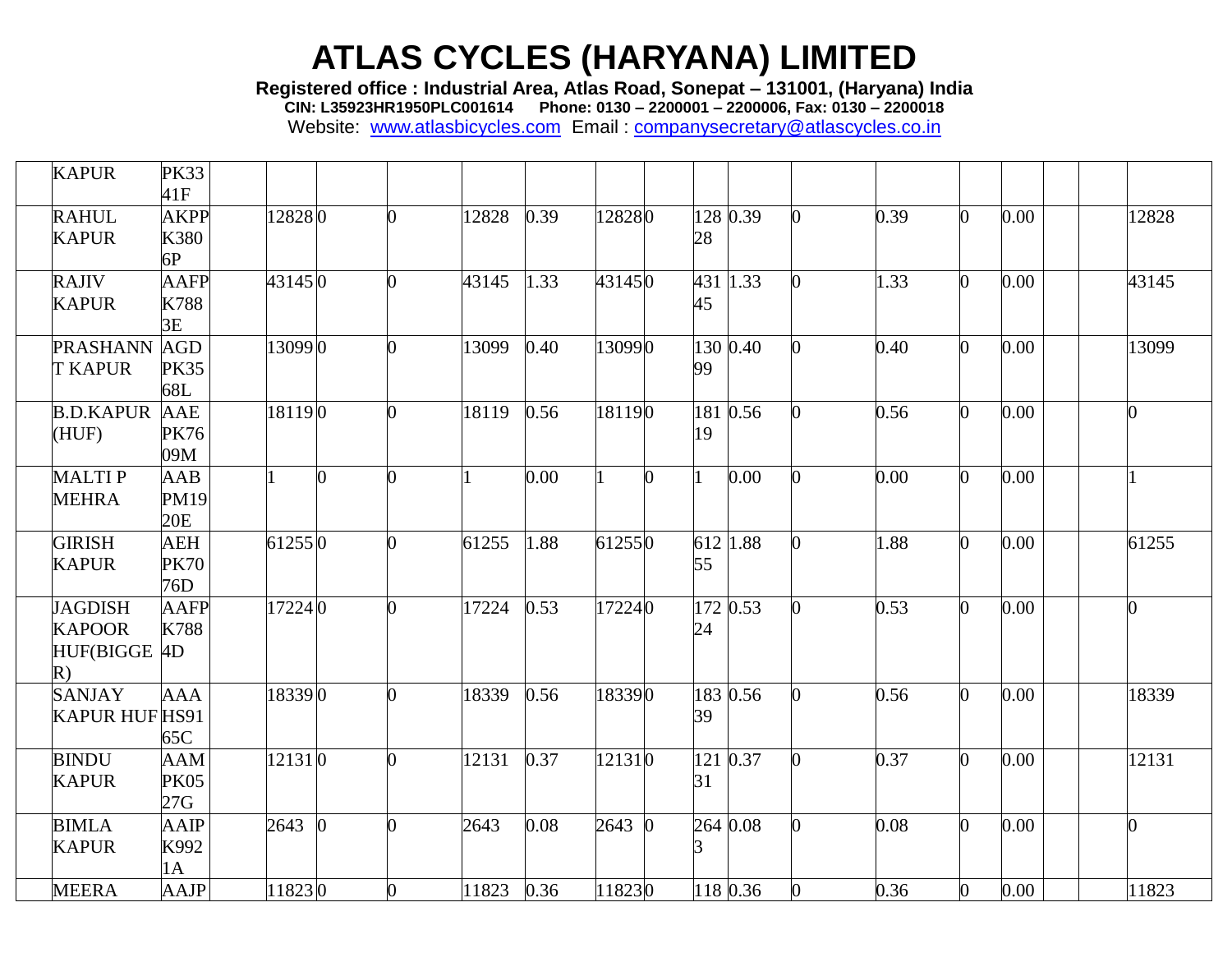**Registered office : Industrial Area, Atlas Road, Sonepat – 131001, (Haryana) India**

**CIN: L35923HR1950PLC001614 Phone: 0130 – 2200001 – 2200006, Fax: 0130 – 2200018**

|              | <b>KAPUR</b>                                            | K997<br>5H                       |                      |             |   |    |              |      |             |              | 23              |           |                |       |                |      |                |
|--------------|---------------------------------------------------------|----------------------------------|----------------------|-------------|---|----|--------------|------|-------------|--------------|-----------------|-----------|----------------|-------|----------------|------|----------------|
|              | <b>ARUN</b><br><b>KAPUR</b>                             | AAG<br><b>PK29</b><br>32H        |                      | 392760      |   | 0  | 39276        | 1.21 | 392760      |              | 392 1.21<br>76  |           | $\Omega$       | 1.21  | 0              | 0.00 | 27676          |
|              | <b>SIDDHANT</b><br><b>KAPUR</b>                         | <b>AMF</b><br><b>PK42</b><br>64K |                      | 216620      |   | 0  | 21662        | 0.67 | 216620      |              | 216 0.67<br>62  |           | 0              | 0.67  | $\Omega$       | 0.00 | 21662          |
|              | <b>ACHLA</b><br><b>BAWA</b>                             | <b>AAL</b><br>PB29<br>68H        |                      | 950         | U | O. | 950          | 0.03 | 950         | $\Omega$     | 950 0.03        |           | 0              | 0.03  | O.             | 0.00 | 950            |
|              | <b>SANJAY</b><br><b>KAPUR</b>                           | <b>AAM</b><br><b>PK95</b><br>29Q |                      | 106590      |   | ∩  | 106599 3.28  |      | 106590      |              | 106 3.28<br>599 |           | 0              | 3.28  | $\overline{0}$ | 0.00 | 106599         |
|              | <b>RENU</b><br><b>AGGARWA</b>                           | <b>AAC</b><br>PA29<br>94D        |                      |             |   |    |              | 0.00 |             |              |                 | 0.00      | 0              | 0.00  | O.             | 0.00 |                |
|              | <b>ASHWIN</b><br><b>KAPUR</b>                           | <b>AMF</b><br><b>PK42</b><br>60P |                      | 130990      |   | O  | 13099        | 0.40 | 130990      |              | 99              | 130 0.40  | 0              | 0.40  | O.             | 0.00 | 13099          |
| b            | Central<br>Government/<br><b>State</b><br>Government(s) |                                  |                      | $\Omega$    |   | O  | 0            | 0.00 | 0           | h            | $\overline{0}$  | 0.00      | 0              | 0.00  | 0              | 0.00 |                |
| $\mathbf{c}$ | Financial<br>Institutions/<br><b>Banks</b>              |                                  | 0                    | 0           |   | 0  | n.           | 0.00 | b           | <sup>0</sup> | $\overline{0}$  | 0.00      | 0              | 0.00  | b.             | 0.00 | $\overline{0}$ |
| d            | Any Other<br>(specify)                                  |                                  | $\Lambda$            | 594220      |   | O  | 594225 18.27 |      | 594220      |              | 225             | 594 18.27 | $\overline{0}$ | 18.27 | $\Omega$       | 0.00 | 590637         |
|              | <b>Body</b><br>Corporate                                |                                  | $\overline{\Lambda}$ | 594220      |   | 0  | 594225 18.27 |      | 594220      |              | 225             | 594 18.27 | $\Omega$       | 18.27 | O.             | 0.00 | 590637         |
|              | THE<br><b>MILTON</b>                                    | AAB<br>CM32                      |                      | 325840<br>6 |   |    | 325846 10.02 |      | 325840<br>6 |              | 846             | 325 10.02 | 0              | 10.02 | $\overline{0}$ | 0.00 | 325846         |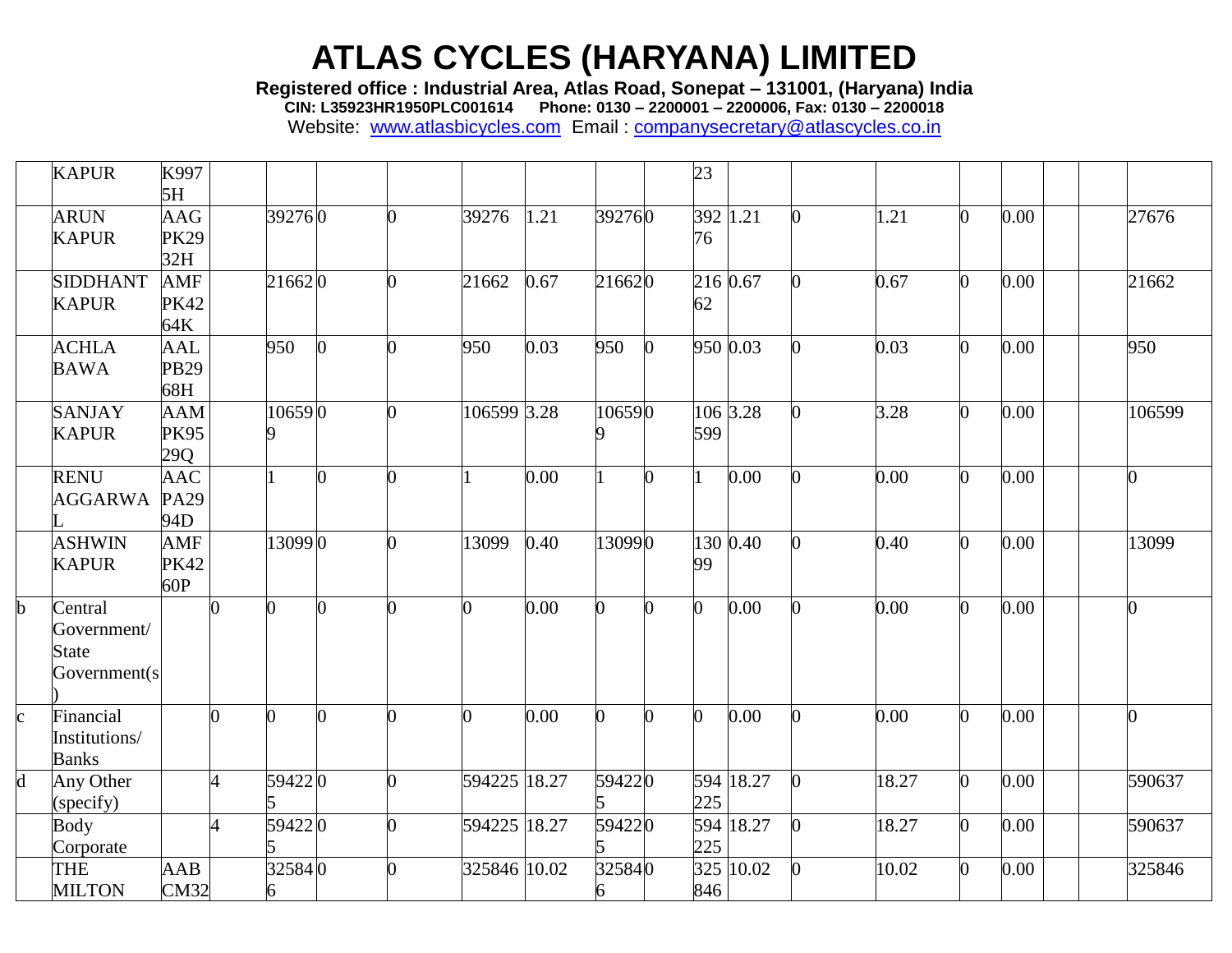**Registered office : Industrial Area, Atlas Road, Sonepat – 131001, (Haryana) India**

**CIN: L35923HR1950PLC001614 Phone: 0130 – 2200001 – 2200006, Fax: 0130 – 2200018**

|                         | <b>CYCLE</b><br><b>INDUSTRIE</b>                                                       | 69R                            |          |              |                |                |              |      |                |          |                       |           |          |       |                |      |                |
|-------------------------|----------------------------------------------------------------------------------------|--------------------------------|----------|--------------|----------------|----------------|--------------|------|----------------|----------|-----------------------|-----------|----------|-------|----------------|------|----------------|
|                         | <b>SLTD</b>                                                                            |                                |          |              |                |                |              |      |                |          |                       |           |          |       |                |      |                |
|                         | M/S<br><b>CORONA</b><br><b>RIM</b><br><b>MANUFACT</b><br><b>URING CO</b><br><b>LTD</b> | <b>AAC</b><br>FC34<br>82G      |          | 3588         | $\overline{0}$ | $\overline{0}$ | 3588         | 0.11 | 3588 0         |          | 358 $0.\overline{11}$ |           | $\Omega$ | 0.11  | $\Omega$       | 0.00 | $\overline{0}$ |
|                         | M/S<br><b>LIMROSE</b><br>ENGINEERI 64A<br><b>NG WORKS</b><br>PLTD                      | <b>AAA</b><br>CL <sub>00</sub> |          | 257650       |                | O              | 257650 7.92  |      | 257650         |          | 257 7.92<br>650       |           | O.       | 7.92  | 0              | 0.00 | 257650         |
|                         | <b>JANKIDAS</b><br>& SONS<br>PVT. LTD.                                                 | <b>AAA</b><br>CJ015<br>4D      |          | 7141         | $\Omega$       | 0              | 7141         | 0.22 | 7141           | $\Omega$ | 714 0.22              |           | 0        | 0.22  | $\Omega$       | 0.00 | 7141           |
|                         | Sub-Total<br>(A)(1)                                                                    |                                | 35       | 142000<br>65 |                | O.             | 142006 43.67 |      | 142000<br>65   |          | 006<br>5              | 142 43.67 | $\Omega$ | 43.67 | 0              | 0.00 | 1353838        |
| $\overline{2}$          | Foreign                                                                                |                                | 0        | 0            | 0              | 0              | 0            | 0.00 | $\overline{0}$ |          |                       | 0.00      |          | 0.00  | n.             | 0.00 | <sup>o</sup>   |
| a                       | Individuals<br>(Non-<br>Resident<br>Individuals/<br>Foreign<br>Individuals)            |                                |          |              |                |                |              | 0.00 | 0              |          |                       | 0.00      |          | 0.00  |                | 0.00 |                |
| $\mathbf b$             | Government                                                                             |                                | 0        | ∩            | $\overline{0}$ | 0              |              | 0.00 | $\mathbf{0}$   |          |                       | 0.00      |          | 0.00  | 0              | 0.00 | 0              |
| $\mathbf{c}$            | Institutions                                                                           |                                | 0        | 0            | 0              |                |              | 0.00 | $\overline{0}$ | O        |                       | 0.00      |          | 0.00  | $\overline{0}$ | 0.00 | 0              |
| $\overline{\mathbf{d}}$ | Foreign<br>Portfolio<br>Investor                                                       |                                | $\Omega$ | ∩            |                |                |              | 0.00 | h              | ∩        | U                     | 0.00      |          | 0.00  | $\overline{0}$ | 0.00 | $\overline{0}$ |
| e                       | Any Other<br>(specify)                                                                 |                                | 0        | ∩            |                | 0              |              | 0.00 | 0              |          |                       | 0.00      |          | 0.00  | $\Omega$       | 0.00 | $\overline{0}$ |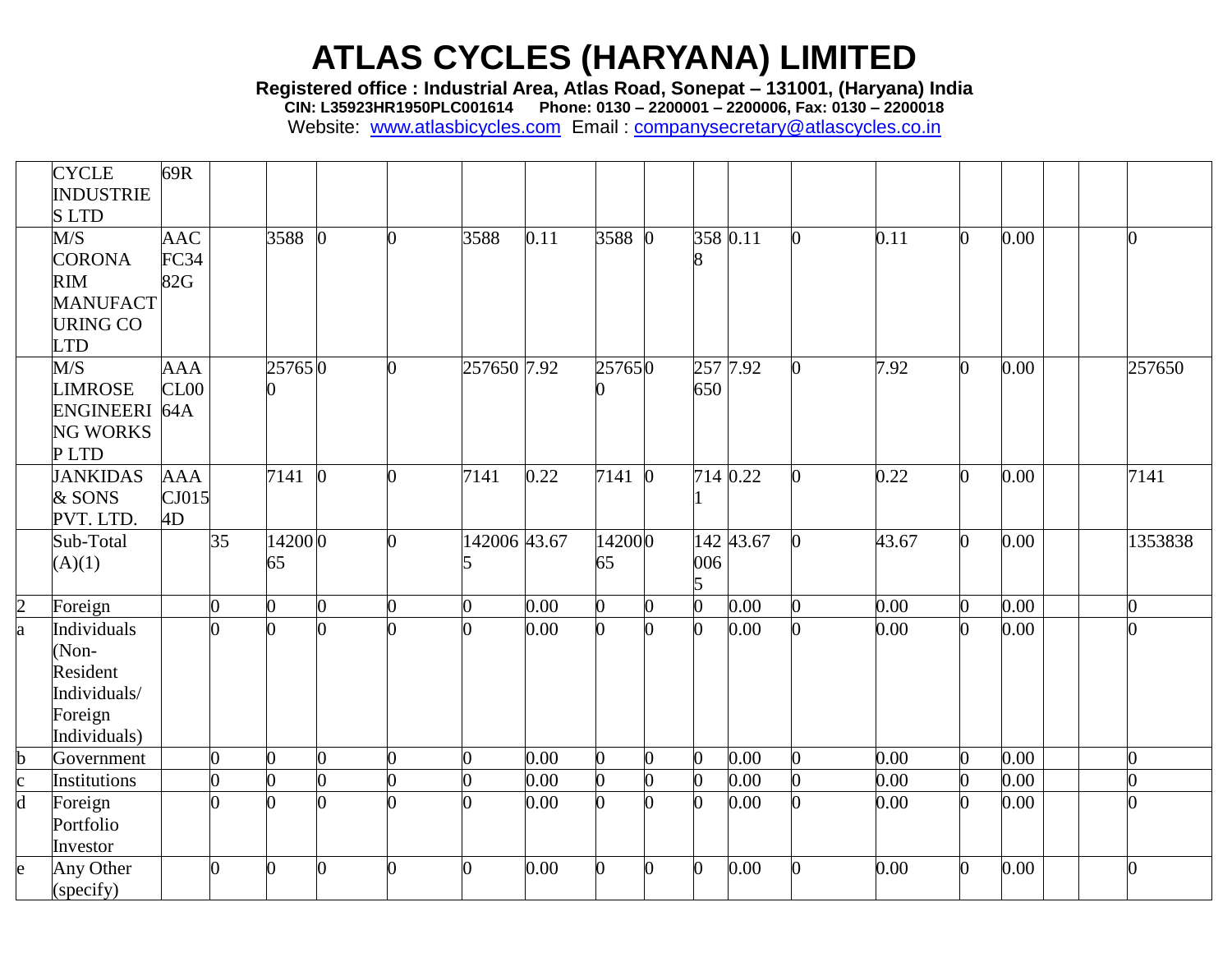Registered office : Industrial Area, Atlas Road, Sonepat - 131001, (Haryana) India<br>CIN: L35923HR1950PLC001614 Phone: 0130 - 2200001 - 2200006, Fax: 0130 - 2200018

Website: www.atlasbicycles.com Email: companysecretary@atlascycles.co.in

| Sub-Total       |    |        |  |              | 0.00 |        |     | $0.00\,$  | 0.00  | 0.00     |  |         |
|-----------------|----|--------|--|--------------|------|--------|-----|-----------|-------|----------|--|---------|
| (A)(2)          |    |        |  |              |      |        |     |           |       |          |  |         |
| Total           | 35 | 142000 |  | 142006 43.67 |      | 142000 |     | 142 43.67 | 43.67 | $0.00\,$ |  | 1353838 |
| Shareholding    |    | 65     |  |              |      | 65     | 006 |           |       |          |  |         |
| of Promoter     |    |        |  |              |      |        |     |           |       |          |  |         |
| and Promoter    |    |        |  |              |      |        |     |           |       |          |  |         |
| Group $(A)=$    |    |        |  |              |      |        |     |           |       |          |  |         |
| $(A)(1)+(A)(2)$ |    |        |  |              |      |        |     |           |       |          |  |         |

TableIII- Statementshowing shareholdingpatternof thePublic shareholder

|              | Category&Nameo<br>ftheShareholders<br>$\left( I\right)$ | PAN<br>(II) | Nos.of<br>shareh<br>older(II<br>I) | No.off<br>ullypa<br>idupe<br>quitys<br>hares<br>held(I | Partlyp<br>aid-<br>upequit<br>yshare<br>sheld(V | Nos.ofshar<br>esunderlyi<br>ngDeposito<br>ryReceipts<br>(VI) | <b>Totaln</b><br>os.sha<br>reshel<br>$d$ VII $=$<br>$IV + V + VI$ | <b>Sharehol</b><br>ding%cal<br>culateda<br>s<br>perSCR<br>R, 1957 |            | chclassofsecurities     | (IX)      | <b>NumberofVotingRightsheldinea</b>  | <b>No.ofShares</b><br><b>Underlying</b><br><b>Outstanding</b><br>convertibles<br>ecurities(inc<br><b>ludingWarra</b> | <b>Totalshareh</b><br>olding, as<br>a%assumin<br>gfullconver<br>sionofconv<br>ertiblesecur |            | <b>Numberof</b><br><b>Lockedins</b><br>hares(XII) |                         | <b>NumberofSh</b><br>arespledged<br>orotherwise<br>encumbered(<br>XIII | <b>Numberofe</b><br>quityshares<br>heldindemat<br>erializedfor<br>m(XIV) |
|--------------|---------------------------------------------------------|-------------|------------------------------------|--------------------------------------------------------|-------------------------------------------------|--------------------------------------------------------------|-------------------------------------------------------------------|-------------------------------------------------------------------|------------|-------------------------|-----------|--------------------------------------|----------------------------------------------------------------------------------------------------------------------|--------------------------------------------------------------------------------------------|------------|---------------------------------------------------|-------------------------|------------------------------------------------------------------------|--------------------------------------------------------------------------|
|              |                                                         |             |                                    | V)                                                     |                                                 |                                                              |                                                                   | Asa%of(<br>$A+B+C2$ )<br>VIII                                     |            | <b>NoofVotingRights</b> |           | <b>Totalas</b><br>a%ofTo<br>talVotin | nts)(X)                                                                                                              | ities(asaper<br>centageofdi<br>lutedsharec                                                 | No.<br>(a) | Asa<br>%oft<br>otal                               | No.<br>(No<br>tap       | Asa<br>%ofto<br>talsha                                                 |                                                                          |
|              |                                                         |             |                                    |                                                        |                                                 |                                                              |                                                                   |                                                                   | Class<br>X | <b>Class</b><br>v       | Tot<br>al | grights                              |                                                                                                                      | apital)<br>(XI)                                                                            |            | Shar<br>esh<br>eld(<br>b)                         | pli<br>ca<br>ble<br>(a) | reshe<br>Id(Not<br>applic<br>able<br>b)                                |                                                                          |
|              | Institutions                                            |             |                                    |                                                        |                                                 |                                                              |                                                                   | 0.00                                                              | 0          |                         | 0         | 0.00                                 |                                                                                                                      | 0.00                                                                                       |            | $0.00\,$                                          | $\overline{0}$          | 0.00                                                                   |                                                                          |
| a            | Mutual<br>Funds/                                        |             |                                    | 953                                                    |                                                 |                                                              | 953                                                               | 0.03                                                              | 953        |                         |           | 953 0.03                             |                                                                                                                      | 0.03                                                                                       |            | 0.00                                              |                         |                                                                        |                                                                          |
| b            | Venture<br>Capital Funds                                |             |                                    |                                                        |                                                 |                                                              |                                                                   | 0.00                                                              | 0          |                         | 0         | 0.00                                 |                                                                                                                      | 0.00                                                                                       |            | 0.00                                              |                         |                                                                        |                                                                          |
| $\mathbf{c}$ | Alternate<br>Investment<br>Funds                        |             |                                    |                                                        |                                                 |                                                              |                                                                   | 0.00                                                              | 0          |                         | 0         | 0.00                                 |                                                                                                                      | 0.00                                                                                       |            | 0.00                                              |                         |                                                                        |                                                                          |
| d            | Foreign<br>Venture<br>Capital<br>Investors              |             |                                    |                                                        |                                                 |                                                              |                                                                   | 0.00                                                              | n          |                         | O         | 0.00                                 |                                                                                                                      | 0.00                                                                                       |            | 0.00                                              |                         |                                                                        |                                                                          |
| e            | Foreign<br>Portfolio                                    |             |                                    |                                                        |                                                 |                                                              |                                                                   | 0.00                                                              | $\bf{0}$   |                         | 0         | 0.00                                 | O                                                                                                                    | 0.00                                                                                       | $\Omega$   | 0.00                                              |                         |                                                                        |                                                                          |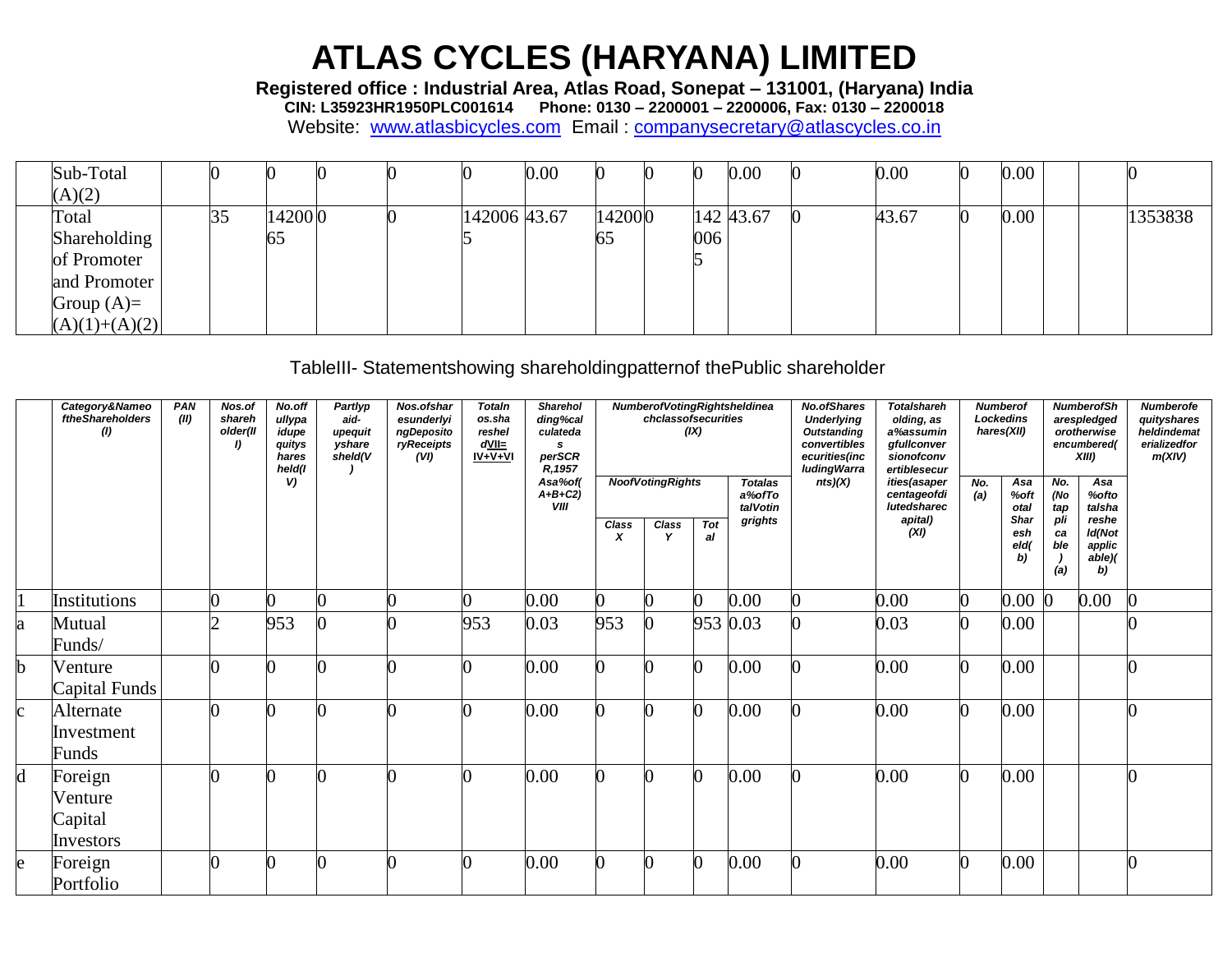**Registered office : Industrial Area, Atlas Road, Sonepat – 131001, (Haryana) India**

**CIN: L35923HR1950PLC001614 Phone: 0130 – 2200001 – 2200006, Fax: 0130 – 2200018**

|                | Investors       |                |              |                |          |                |      |        |    |                |           |          |       |                |           |          |                |
|----------------|-----------------|----------------|--------------|----------------|----------|----------------|------|--------|----|----------------|-----------|----------|-------|----------------|-----------|----------|----------------|
|                | Financial       |                | 76           | $\overline{0}$ |          | 76             | 0.00 | 76     |    | 76             | 0.00      |          | 0.00  | 0              | 0.00      |          | 76             |
|                | Institutions/   |                |              |                |          |                |      |        |    |                |           |          |       |                |           |          |                |
|                | <b>Banks</b>    |                |              |                |          |                |      |        |    |                |           |          |       |                |           |          |                |
| g              | Insurance       |                | 0            | O              |          | $\overline{0}$ | 0.00 |        |    | $\overline{0}$ | 0.00      |          | 0.00  | 0              | 0.00      |          | $\overline{0}$ |
|                | Companies       |                |              |                |          |                |      |        |    |                |           |          |       |                |           |          |                |
| h              | Provident       | O              | 0            | 0              |          | $\overline{0}$ | 0.00 |        |    | 0              | 0.00      |          | 0.00  | 0              | 0.00      |          | $\overline{0}$ |
|                | Funds/          |                |              |                |          |                |      |        |    |                |           |          |       |                |           |          |                |
|                | Pension         |                |              |                |          |                |      |        |    |                |           |          |       |                |           |          |                |
|                | Funds           |                |              |                |          |                |      |        |    |                |           |          |       |                |           |          |                |
|                | Any Other       | U              | <sup>o</sup> | ∩              |          | $\overline{0}$ | 0.00 | 0      |    | 0              | 0.00      |          | 0.00  | $\overline{0}$ | 0.00      |          | $\bf{0}$       |
|                | (specify)       |                |              |                |          |                |      |        |    |                |           |          |       |                |           |          |                |
|                | Sub-Total       | $\overline{3}$ | 1029         | $\Omega$       | $\Omega$ | 1029           | 0.03 | 1029   |    |                | 102 0.03  | O.       | 0.03  | $\overline{0}$ | 0.00      |          | 76             |
|                | (B)(1)          |                |              |                |          |                |      |        |    |                |           |          |       |                |           |          |                |
| $\overline{2}$ | Central         | 0              | 0            | 0              |          | $\overline{0}$ | 0.00 | 0      |    | $\overline{0}$ | 0.00      |          | 0.00  | $\overline{0}$ | 0.00      |          | $\overline{0}$ |
|                | Government/     |                |              |                |          |                |      |        |    |                |           |          |       |                |           |          |                |
|                | <b>State</b>    |                |              |                |          |                |      |        |    |                |           |          |       |                |           |          |                |
|                | Government(s    |                |              |                |          |                |      |        |    |                |           |          |       |                |           |          |                |
|                | )/ President of |                |              |                |          |                |      |        |    |                |           |          |       |                |           |          |                |
|                | India           |                |              |                |          |                |      |        |    |                |           |          |       |                |           |          |                |
|                | Sub-Total       |                | <sup>o</sup> | U              |          | $\overline{0}$ | 0.00 | 0      |    | 0              | 0.00      |          | 0.00  | $\overline{0}$ | 0.00      |          | O.             |
|                | (B)(2)          |                |              |                |          |                |      |        |    |                |           |          |       |                |           |          |                |
| $\mathsf B$    | Non-            | O              | O.           | $\Omega$       | 0        | $\overline{0}$ | 0.00 | 0      | O. | $\overline{0}$ | 0.00      | 0        | 0.00  | $\overline{0}$ | $0.00\,0$ | $0.00\,$ | $\Omega$       |
|                | institutions    |                |              |                |          |                |      |        |    |                |           |          |       |                |           |          |                |
| a              | Individuals -   | 12292 14746 0  |              |                |          | 147468 45.35   |      | 147460 |    |                | 147 45.35 | $\bf{0}$ | 45.35 | $\overline{0}$ | $0.00\,0$ | 0.00     | 1284589        |
|                |                 |                | 82           |                |          | 2              |      | 82     |    | 468            |           |          |       |                |           |          |                |
|                |                 |                |              |                |          |                |      |        |    |                |           |          |       |                |           |          |                |
|                | Individual      | 12291          | 144280       |                | n.       | 144284 44.37   |      | 144280 |    |                | 144 44.37 | O.       | 44.37 | $\overline{0}$ | 0.00      |          | 1252749        |
|                | shareholders    |                | 42           |                |          | $\overline{2}$ |      | 42     |    | 284            |           |          |       |                |           |          |                |
|                | holding         |                |              |                |          |                |      |        |    |                |           |          |       |                |           |          |                |
|                | nominal share   |                |              |                |          |                |      |        |    |                |           |          |       |                |           |          |                |
|                | capital up to   |                |              |                |          |                |      |        |    |                |           |          |       |                |           |          |                |
|                | Rs. 2 lakhs.    |                |              |                |          |                |      |        |    |                |           |          |       |                |           |          |                |
| ii             | Individual      |                | 318400       |                | $\Omega$ | 31840          | 0.98 | 318400 |    |                | 318 0.98  | 0        | 0.98  | $\overline{0}$ | 0.00      |          | 31840          |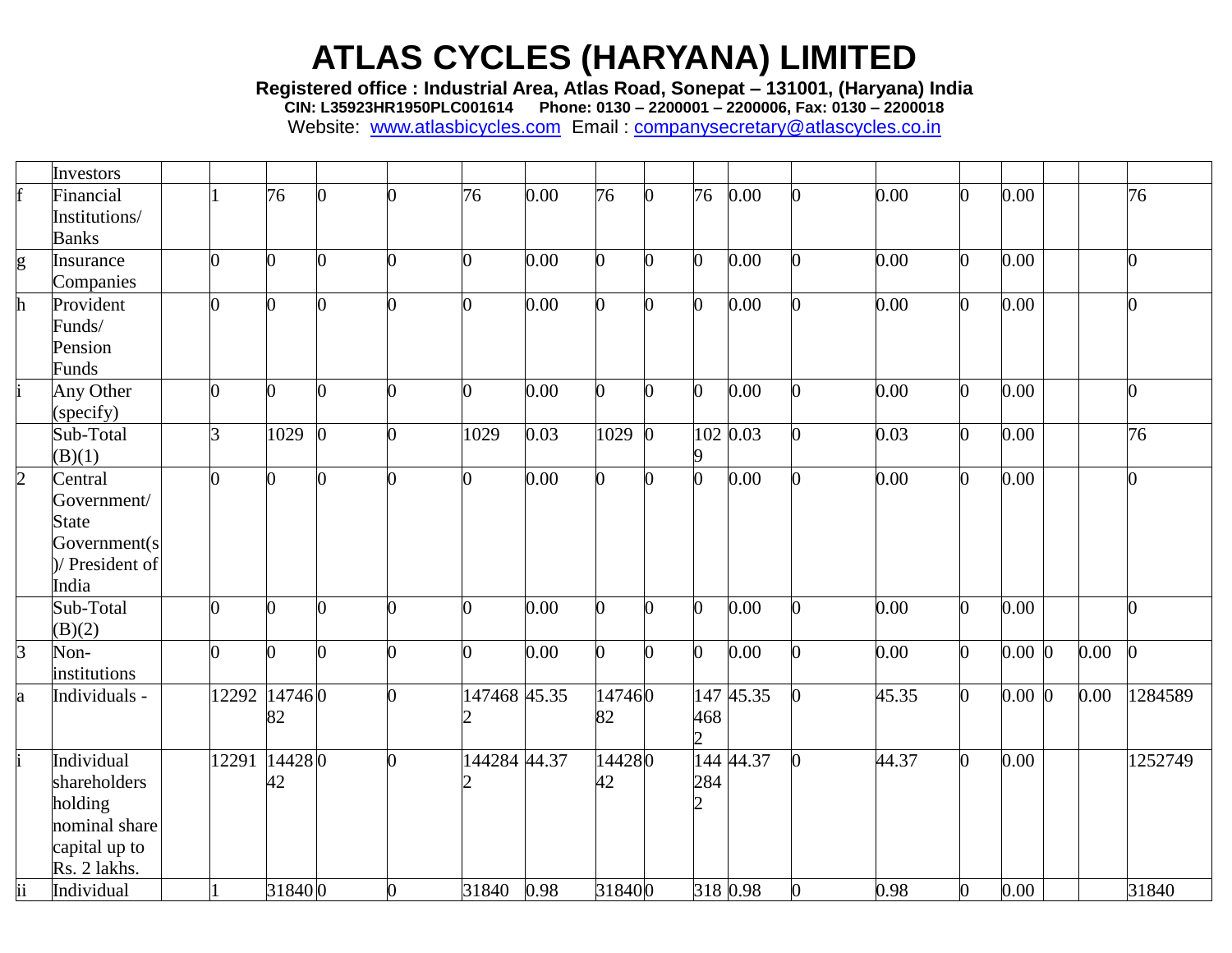**Registered office : Industrial Area, Atlas Road, Sonepat – 131001, (Haryana) India**

**CIN: L35923HR1950PLC001614 Phone: 0130 – 2200001 – 2200006, Fax: 0130 – 2200018**

|              | shareholders           |     |                |                |                |          |              |      |          |          | 40     |           |       |   |      |                |
|--------------|------------------------|-----|----------------|----------------|----------------|----------|--------------|------|----------|----------|--------|-----------|-------|---|------|----------------|
|              | holding                |     |                |                |                |          |              |      |          |          |        |           |       |   |      |                |
|              | nominal share          |     |                |                |                |          |              |      |          |          |        |           |       |   |      |                |
|              | capital in             |     |                |                |                |          |              |      |          |          |        |           |       |   |      |                |
|              | excess of Rs.          |     |                |                |                |          |              |      |          |          |        |           |       |   |      |                |
|              | 2 lakhs.               |     |                |                |                |          |              |      |          |          |        |           |       |   |      |                |
| $\mathbf b$  | <b>NBFCs</b>           |     | Δ              | 7097           | $\overline{0}$ | 0        | 7097         | 0.22 | 7097 0   |          |        | 709 0.22  | 0.22  |   | 0.00 | 7097           |
|              | registered             |     |                |                |                |          |              |      |          |          |        |           |       |   |      |                |
|              | with RBI               |     |                |                |                |          |              |      |          |          |        |           |       |   |      |                |
| $\mathbf{c}$ | Employee               |     | $\overline{0}$ | $\overline{0}$ | O.             | ∩        | 0            | 0.00 | 0        | n        | O.     | 0.00      | 0.00  | 0 | 0.00 | $\overline{0}$ |
|              | Trusts                 |     |                |                |                |          |              |      |          |          |        |           |       |   |      |                |
| d            | Overseas               |     | $\overline{0}$ | 0              |                | 0        | 0            | 0.00 | $\Omega$ | n        | n      | 0.00      | 0.00  |   | 0.00 |                |
|              | Depositories           |     |                |                |                |          |              |      |          |          |        |           |       |   |      |                |
|              | holding DRs)           |     |                |                |                |          |              |      |          |          |        |           |       |   |      |                |
|              | balancing              |     |                |                |                |          |              |      |          |          |        |           |       |   |      |                |
|              | figure)                |     |                |                |                |          |              |      |          |          |        |           |       |   |      |                |
| e            | Any Other              |     | 437            | 349040         |                | 0        | 349046 10.73 |      | 349040   |          |        | 349 10.73 | 10.73 |   | 0.00 | 343676         |
|              | (specify)              |     |                | 6              |                |          |              |      |          |          | 046    |           |       |   |      |                |
|              | <b>Body</b>            |     | 197            | 256410         |                |          | 256415 7.89  |      | 256410   |          |        | 256 7.89  | 7.89  | 0 | 0.00 | 251342         |
|              | Corporate              |     |                |                |                |          |              |      |          |          | 415    |           |       |   |      |                |
|              | MY MONEYAAA            |     |                | 500000         |                | ∩        | 50000        | 1.54 | 500000   |          |        | 500 1.54  | 1.54  |   | 0.00 | 50000          |
|              | <b>SECURITIES CM65</b> |     |                |                |                |          |              |      |          |          | $00\,$ |           |       |   |      |                |
|              | LTD.                   | 28L |                |                |                |          |              |      |          |          |        |           |       |   |      |                |
|              | Non-Resident           |     | 97             | 306530         |                | ∩        | 30653        | 0.94 | 306530   |          |        | 306 0.94  | 0.94  |   | 0.00 | 30356          |
|              | Indian (NRI)           |     |                |                |                |          |              |      |          |          | 53     |           |       |   |      |                |
|              | Clearing               |     | 141            | 594770         |                |          | 59477        | 1.83 | 594770   |          |        | 594 1.83  | 1.83  |   | 0.00 | 59477          |
|              | member                 |     |                |                |                |          |              |      |          |          | 77     |           |       |   |      |                |
|              | Trust                  |     | っ              | 2501           | $\overline{0}$ |          | 2501         | 0.08 | 2501     | $\bf{0}$ |        | 250 0.08  | 0.08  |   | 0.00 | 2501           |
|              |                        |     |                |                |                |          |              |      |          |          |        |           |       |   |      |                |
|              | Sub-Total              |     | 12733          | 183080         |                | $\Omega$ | 183082 56.30 |      | 183080   |          |        | 183 56.30 | 56.30 | ∩ | 0.00 | 1635362        |
|              | B(3)                   |     |                | 25             |                |          |              |      | 25       |          | 082    |           |       |   |      |                |
|              |                        |     |                |                |                |          |              |      |          |          |        |           |       |   |      |                |
|              | <b>Total Public</b>    |     | 12736 18318 0  |                |                |          | 183185 56.33 |      | 183180   |          |        | 183 56.33 | 56.33 |   | 0.00 | 1635438        |
|              | Shareholding           |     |                | 54             |                |          |              |      | 54       |          | 185    |           |       |   |      |                |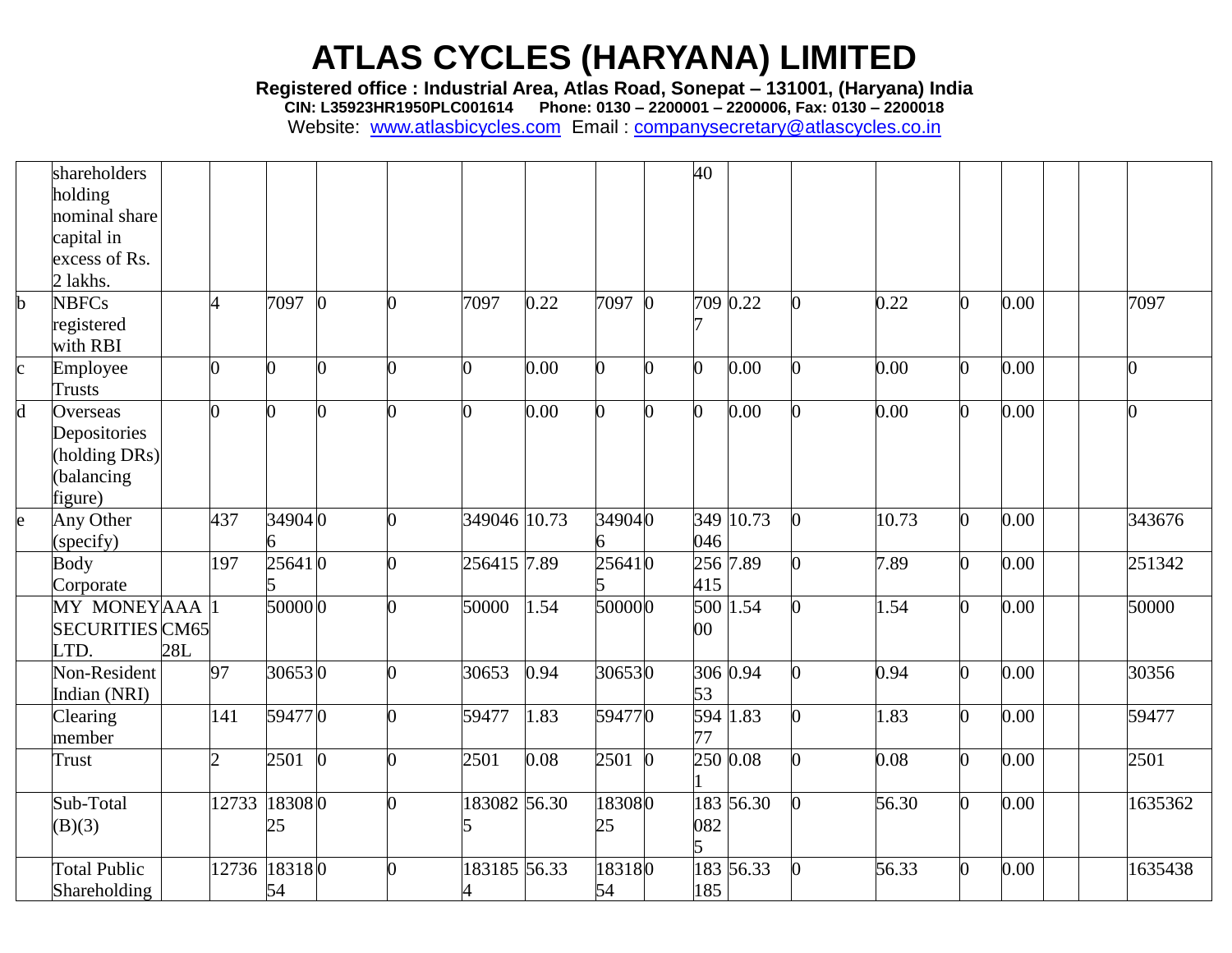**Registered office : Industrial Area, Atlas Road, Sonepat – 131001, (Haryana) India**

**CIN: L35923HR1950PLC001614 Phone: 0130 – 2200001 – 2200006, Fax: 0130 – 2200018**

Website: [www.atlasbicycles.com](http://www.atlasbicycles.com/) Email : [companysecretary@atlascycles.co.in](mailto:companysecretary@atlascycles.co.in)

| $(B)=$                       |  |  |  |  |  |  |  |  |  |
|------------------------------|--|--|--|--|--|--|--|--|--|
| (D)/2<br>(B)(<br>(*/*/*/*/*/ |  |  |  |  |  |  |  |  |  |
| (B)(3)                       |  |  |  |  |  |  |  |  |  |

#### TableIV- Statementshowing shareholdingpatternof the NonPromoter-Non Publicshareholder

|                | Category&Name        | PAN<br>No.of<br>Partly<br>Nos.of<br>No.of<br>Totalno.<br><b>Sharehol</b><br>NumberofVotingRightsheldin |       |                     | No.of                                                                                 | <b>Total</b><br><b>Numberof</b> |              |                                   | <b>Numberof</b>           |                         | <b>Numberof</b> |                         |                           |                         |            |             |            |                 |             |
|----------------|----------------------|--------------------------------------------------------------------------------------------------------|-------|---------------------|---------------------------------------------------------------------------------------|---------------------------------|--------------|-----------------------------------|---------------------------|-------------------------|-----------------|-------------------------|---------------------------|-------------------------|------------|-------------|------------|-----------------|-------------|
|                | ofthe                | $\sqrt{(II)}$<br>fully<br>paid-up<br>shares<br>shareh<br>shares                                        |       | $\overline{diag\%}$ | eachclassofsecurities                                                                 |                                 |              | <b>Shares</b>                     | shareholdin               |                         | Lockedin        |                         | <b>Shares</b>             | equity                  |            |             |            |                 |             |
|                | <b>Shareholders</b>  | paid<br>underlying<br>held<br>older<br>equity                                                          |       | calculate           | (IX)                                                                                  |                                 |              |                                   | <b>Underlying</b>         | $g$ , as a $%$          |                 | shares                  |                           | pledgedor               | sharesheld |             |            |                 |             |
|                | (1)                  |                                                                                                        | (III) | equity              | <b>Depository</b><br>$(VII=$<br>shares<br>das per<br>иp<br>SCRR.<br>$IV+V+VI$<br>held |                                 |              | <b>Outstanding</b><br>convertible | (XII)<br>assuming<br>full |                         |                 | otherwise<br>encumbered |                           | in<br>dematerializ      |            |             |            |                 |             |
|                |                      |                                                                                                        |       | share               | (V)                                                                                   | <b>Receipts</b><br>(VI)         |              | 1957                              |                           |                         | securities      | conversion              |                           |                         | (XIII)     |             | edform     |                 |             |
|                |                      |                                                                                                        |       | sheld               |                                                                                       |                                 |              | Asa%of                            |                           | <b>NoofVotingRights</b> |                 | <b>Totalas</b>          | (including                | of                      | No.        | Asa         | No.        | Asa             | (XIV)       |
|                |                      |                                                                                                        |       | (IV)                |                                                                                       |                                 |              | $(A+B+C2)$                        |                           |                         |                 | a%ofTo                  | <b>Warrants)</b>          | convertible             |            | %oft        | (No        | %ofto           | (Not        |
|                |                      |                                                                                                        |       |                     |                                                                                       |                                 |              | (VIII)                            |                           |                         |                 | talVotin                | $\overline{(\mathsf{X})}$ | securities(             |            | otal        | tap<br>pli | talsha          | Applicable) |
|                |                      |                                                                                                        |       |                     |                                                                                       |                                 |              |                                   | Class                     | <b>Class</b>            | Tot             | grights                 |                           | asa                     |            | <b>Shar</b> |            | reshe           |             |
|                |                      |                                                                                                        |       |                     |                                                                                       |                                 |              |                                   |                           |                         | al              |                         |                           | percentage<br>ofdiluted |            | esh<br>eld  | ca<br>ble  | Id(Not          |             |
|                |                      |                                                                                                        |       |                     |                                                                                       |                                 |              |                                   |                           |                         |                 |                         |                           | share                   |            |             |            | applic<br>able) |             |
|                |                      |                                                                                                        |       |                     |                                                                                       |                                 |              |                                   |                           |                         |                 |                         |                           | capital)                |            |             |            |                 |             |
|                |                      |                                                                                                        |       |                     |                                                                                       |                                 |              |                                   |                           |                         |                 |                         |                           | (XI)                    |            |             |            |                 |             |
|                | Custodian/DR         |                                                                                                        |       |                     |                                                                                       |                                 | O            | 0.00                              | 0                         |                         | 0               | 0.00                    |                           |                         |            | 0.00        |            |                 |             |
|                | Holder               |                                                                                                        |       |                     |                                                                                       |                                 |              |                                   |                           |                         |                 |                         |                           |                         |            |             |            |                 |             |
|                |                      |                                                                                                        |       |                     |                                                                                       |                                 |              |                                   |                           |                         |                 |                         |                           |                         |            |             |            |                 |             |
| $\overline{2}$ | Employee             |                                                                                                        |       |                     |                                                                                       |                                 | O            | 0.00                              |                           |                         | $\Omega$        | 0.00                    |                           | 0.00                    | 0          | 0.00        |            |                 |             |
|                | <b>Benefit Trust</b> |                                                                                                        |       |                     |                                                                                       |                                 |              |                                   |                           |                         |                 |                         |                           |                         |            |             |            |                 |             |
|                |                      |                                                                                                        |       |                     |                                                                                       |                                 |              |                                   |                           |                         |                 |                         |                           |                         |            |             |            |                 |             |
|                | (under SEBI          |                                                                                                        |       |                     |                                                                                       |                                 |              |                                   |                           |                         |                 |                         |                           |                         |            |             |            |                 |             |
|                | (Share based         |                                                                                                        |       |                     |                                                                                       |                                 |              |                                   |                           |                         |                 |                         |                           |                         |            |             |            |                 |             |
|                | Employee             |                                                                                                        |       |                     |                                                                                       |                                 |              |                                   |                           |                         |                 |                         |                           |                         |            |             |            |                 |             |
|                |                      |                                                                                                        |       |                     |                                                                                       |                                 |              |                                   |                           |                         |                 |                         |                           |                         |            |             |            |                 |             |
|                | Benefit)             |                                                                                                        |       |                     |                                                                                       |                                 |              |                                   |                           |                         |                 |                         |                           |                         |            |             |            |                 |             |
|                | Regulations,         |                                                                                                        |       |                     |                                                                                       |                                 |              |                                   |                           |                         |                 |                         |                           |                         |            |             |            |                 |             |
|                | 2014)                |                                                                                                        |       |                     |                                                                                       |                                 |              |                                   |                           |                         |                 |                         |                           |                         |            |             |            |                 |             |
|                | <b>Total Non-</b>    |                                                                                                        |       |                     |                                                                                       |                                 | <sup>0</sup> | 0.00                              | 0                         |                         | $\bf{0}$        | 0.00                    |                           | 0.00                    | $\bf{0}$   | $0.00\,0$   |            | 0.00            | $\Omega$    |
|                | Promoter-            |                                                                                                        |       |                     |                                                                                       |                                 |              |                                   |                           |                         |                 |                         |                           |                         |            |             |            |                 |             |
|                | Non Public           |                                                                                                        |       |                     |                                                                                       |                                 |              |                                   |                           |                         |                 |                         |                           |                         |            |             |            |                 |             |
|                |                      |                                                                                                        |       |                     |                                                                                       |                                 |              |                                   |                           |                         |                 |                         |                           |                         |            |             |            |                 |             |
|                | <b>Shareholding</b>  |                                                                                                        |       |                     |                                                                                       |                                 |              |                                   |                           |                         |                 |                         |                           |                         |            |             |            |                 |             |
|                | $(C)=$               |                                                                                                        |       |                     |                                                                                       |                                 |              |                                   |                           |                         |                 |                         |                           |                         |            |             |            |                 |             |
|                |                      |                                                                                                        |       |                     |                                                                                       |                                 |              |                                   |                           |                         |                 |                         |                           |                         |            |             |            |                 |             |
|                | $(C)(1)+(C)(2)$      |                                                                                                        |       |                     |                                                                                       |                                 |              |                                   |                           |                         |                 |                         |                           |                         |            |             |            |                 |             |